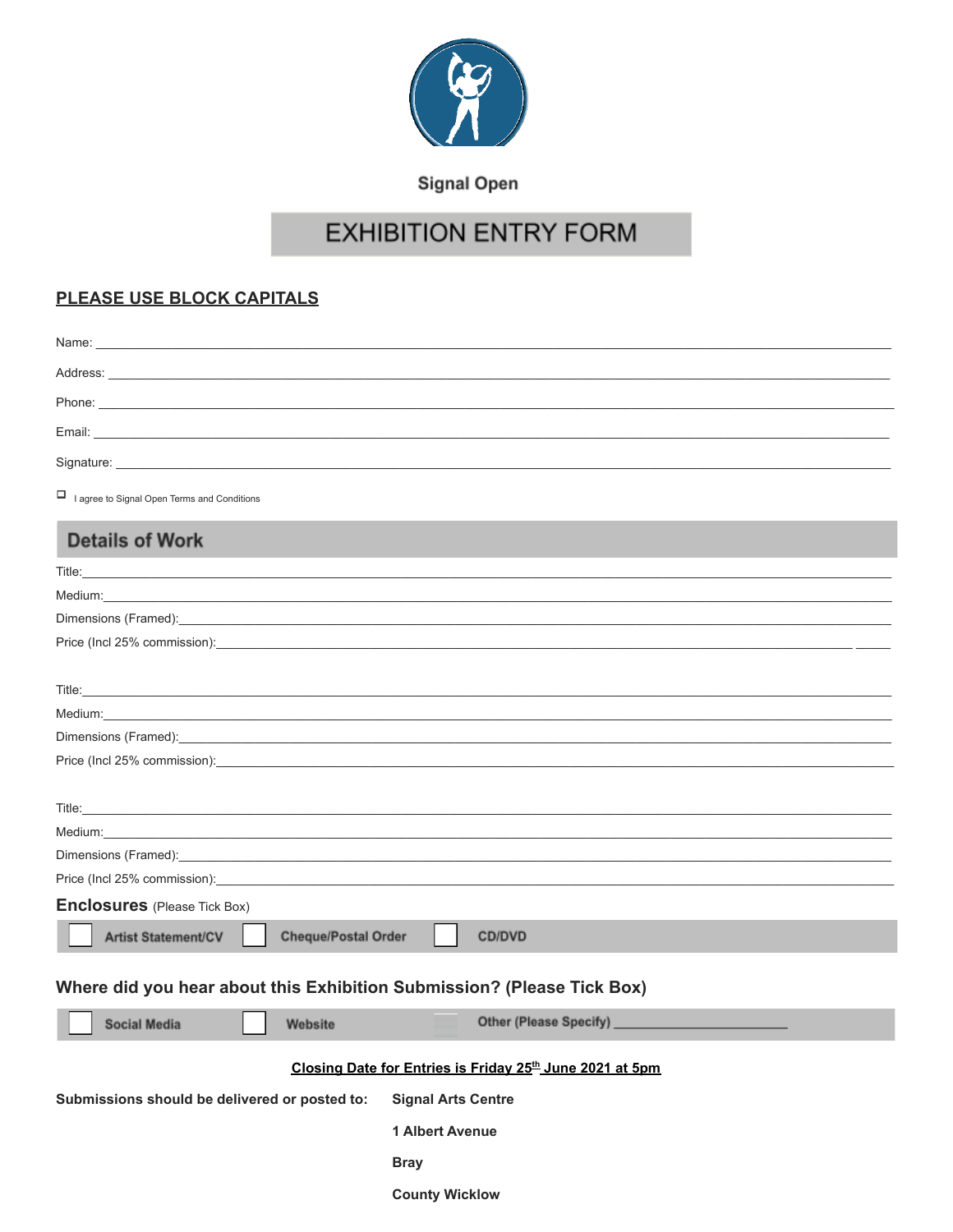## **TERMS OF ENTRY**

Signal Arts Centre is delighted to invite submissions from artists for its Annual 'Signal Open' Exhibition which will be held in Signal's Gallery from 3<sup>rd</sup> - 15<sup>th</sup> August 2021.

The winner of Best in Show will be announced on Sunday 8<sup>th</sup> August when the Signal Prize of €1,000 will be awarded to the artist whose piece is selected as 'Best In Show'.

The exhibition is open to artists working in 2D only (painting, drawing, photography, printmaking, etc.) and all pieces must not exceed 92cm X 92 cm (framed).

The size limitation is primarily to facilitate hanging the show and to allow us to exhibit as representative a selection as possible from the submissions received.

#### **Conditions**

Artists may submit a maximum of three works at a cost of €10 each.

Works must be submitted in digital format only. Each image should be clearly labelled with your name and title of picture (images should be suitable for print reproduction – 300dpi – jpeg format, not exceeding 5mb in size).

All works submitted must be for sale. The price for each work on the Entry Form should include 25% commission for Signal Arts Centre.

Artists should supply an Artist Statement/CV not exceeding one A4 page.

Please note that submissions will only be returned if an appropriate S.A.E. is enclosed.

#### **Post Adjudication**

The selected artists will be informed directly about which of their works will be on show.

Signal Arts Centre reserves the right to photograph works and to use elements of accepting entries for exhibition publicity unless the artist expressly states the contrary in writing.

All works on exhibit will be covered by public liability insurance. However, insurance of works against loss or damage is the artist's responsibility.

The Signal Prize of €1,000 will be awarded to the artist whose work is adjudged 'Best In Show' on Sunday 8<sup>th</sup> August 2021.

#### **Checklist**

The following elements are required per submission:

- 1. Completed and signed Entry Form
- 2. Digital images of art works: maximum of one image per artwork and three art works per submission
- 3. Cheques and postal orders made payable to Signal Arts Centre. Credit and debit card payments can be made in person or over the phone by contacting Signal on 01 2762039.
- 4. Artist Statement or CV (not exceeding one A4 page)
- 5. Closing Date for entries is Friday 25<sup>th</sup> June 2021 at 5pm

Submissions should be posted, delivered or emailed to:

Exhibitions Coordinator (exhibitions@signalartscentre.ie) Signal Arts Centre 1 Albert Avenue